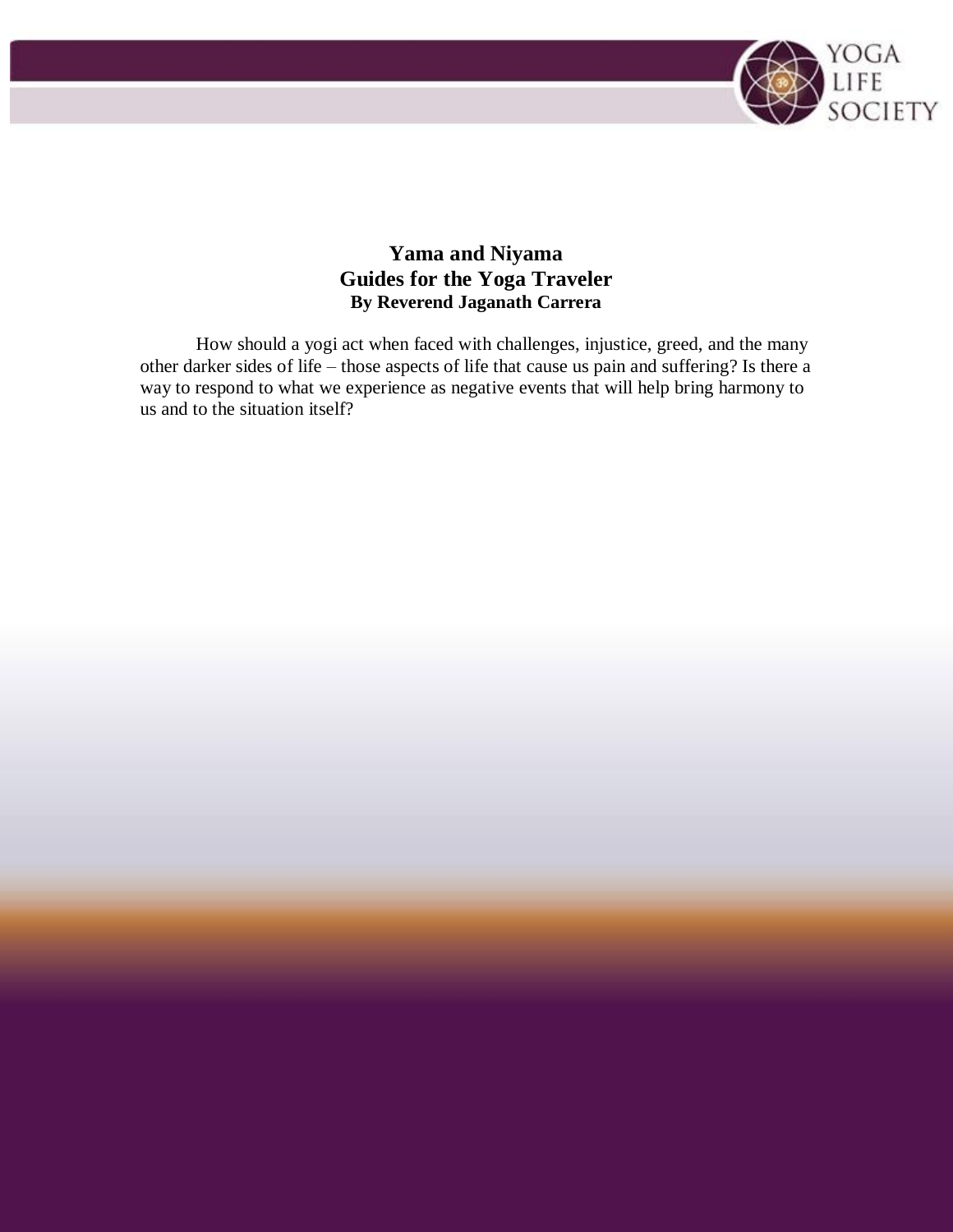## **Yama and Niyama Guides for the Yoga Traveler By Reverend Jaganath Carrera**

How should a yogi act when faced with challenges, injustice, greed, and the many other darker sides of life – those aspects of life that cause us pain and suffering? Is there a way to respond to what we experience as negative events that will help bring harmony to us and to the situation itself?

In the classic text of Yoga, *The Yoga Sutras of Patanjali*, eight limbs of Yoga practice are presented. The first two are called *yama* and *niyama*. There are five precepts in each category.

The yamas and niyamas are the moral and ethical precepts that every student of Yoga is called on to follow. They are listed first among the eight because they form the foundation of all Yoga practice and for living the Yoga life.

Below are brief descriptions of the yamas and niyamas. If you'd like to explore them further, consult any translation and commentary of the *Yoga Sutras of Patanjali*.

## **The Yamas**

The yamas are precepts that all people, regardless of age, circumstance, place, or caste – whether they are practitioners of Yoga or not - should adhere to. They help bring us into harmony with Nature and the world.

**Harmlessness**: to refrain from causing harm to anyone or anything in thought, word, or deed.

**Truthfulness**: to have our words and actions in accordance with facts and with our beliefs.

**Nonstealing**: to never take anything (including credit) for anything we did not earn ourselves.

**Continence**: Usually associated with celibacy or moderation in sexual activity, it is more correctly understood to mean avoiding spending time and energy on any activity that does not contribute to spiritual growth or the service of others. That energy is instead applied to Yoga study and practice and in selfless service.

**Nongreed**: to turn away from the longing for possessions or acknowledgement. It is based on the clear and deep observation that they do not lead to lasting peace or happiness. They are, by nature, fleeting.

## **The Niyamas**

The niyamas are the essential precepts that every student of Yoga. Anyone interested in living and growing in spiritual maturity should follow.

**Purity**: Purity includes anything, physical or mental, that disturbs our natural state of happiness or peace.

**Contentment**: to always live in the present moment. It is a product of recognizing that every event in our lives comes with a much-needed lesson as well as the grace to unlock that lesson.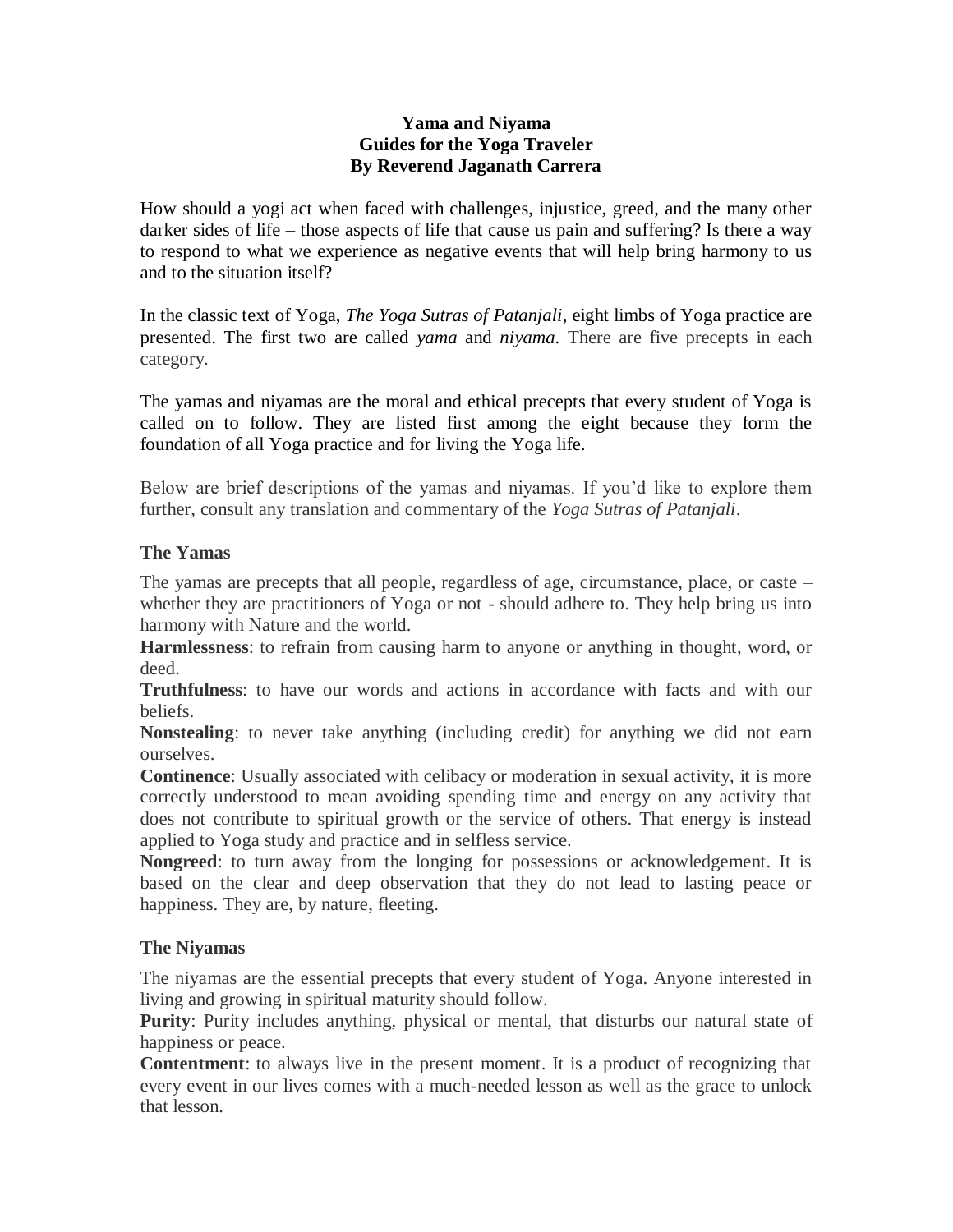**Accepting Pain as a help for purification**: Pain comes to everyone at some points in their lives. This niyama represents a small, radical shift in our response to suffering: it ceases to be a condition that is only negative and dreaded. Instead, we come to perceive suffering as part of a process that points out our limitations. It is these limitations that obscure the experience of our True Nature, which is beyond all suffering. Physically, limitations are experienced as pain or disease. Mentally, limitations are experienced as disturbing emotions such as fear, anxiety, anger, and greed. The root of mental suffering is selfish attachments, those experiences and objects we feel that we absolutely need to be happy.

**Study**: includes classic texts of sacred wisdom, study of the ways of Nature, and introspection.

**Surrender to God (self-surrender)**: to put God (or whatever name or form you understand the Highest Truth to be) first. In practical terms, it means proper alignment with the Universal Will. This niyama can also be understood the willing dedication of time, energy, and abilities in service to God or humanity.

The benefits of gaining mastery in any of the yamas and niyamas are profound. Each and every one is a powerhouse for transformation. Because they are interconnected, they support each other. Take hold of any one and the rest will follow.

The yamas and niyamas are gateways to Self-realization. The mind gains focus, strength, and clarity. Ingrained negative habits fall away; the intellect grows in its capacity to discern, the creativity to solve problems and overcome challenges emerges, and harmony – both within and among those around you - increases.

Few students of Yoga realize the full power and efficacy of these guidelines because they are not understood properly. Our tendency is to reduce the yamas and niyamas to a list of do's and don'ts, a rigid compilation of rules. Because of this, we never discover what these principles can do for us. More like trustworthy guides than rigid taskmasters that hold the threat of punishment over our heads, these principles point out the most productive way to move through life.

To use the yamas and niyamas properly, we need to let go of our craving for intellectual certainty. Sometimes what we call certainty is actually thinking and acting in a way that does not take into account the uniqueness of every event, person, and time. We try to force a situation to fit our belief system. Life's quandaries are not often black and white. There are many variables. An action that works today will be useless, or even harmful, tomorrow. We need our thinking to be inclusive of all factors, clear of biases, and squarely in the moment.

The yamas and niyamas are clear lights of revelation – glimpses into the vision of life that the great sages and saints of all faith traditions shared. These insights gift us with the ability to properly assess a situation and act in such a way that maximum benefit is derived, without harming anyone.